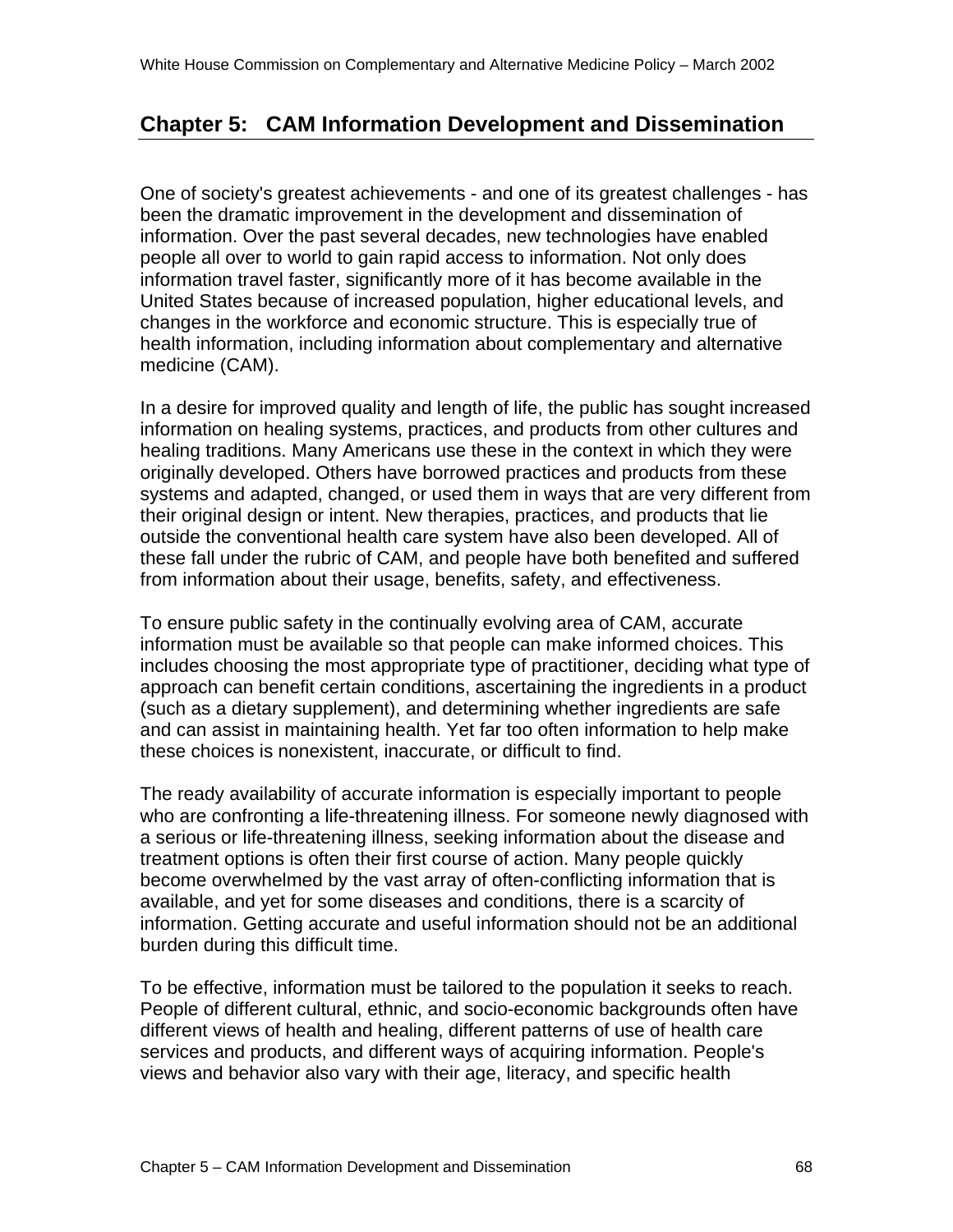conditions. Informational materials need to reflect the characteristics and behavior of the target population in content, style, language, and format.

The Internet has given people access to vast amounts of health care information that would not have been available to them previously. Along with the advantages of being able to find information on virtually any topic quickly, the Internet presents concerns about quality, particularly in regards to CAM information. People may be making life-and-death decisions based on information from the Internet that may be misleading, incomplete, or inaccurate. This is particularly true in the case of CAM, for which a significant amount of evidence-based material is not yet available. As people become more interested in CAM and explore the Internet looking for information about its usefulness, efforts should be made to ensure that they have access to the most reliable information possible.

Other avenues of finding information about CAM are also important. The Federal government is one of the largest developers of health information, and efforts should be made to expand its coordination of existing CAM resources. Public libraries are an important source of information in many communities. Training librarians in how to find information on CAM would help people navigate through the maze of available resources.

Advertising and marketing are another means through which people learn about CAM products and services. Although only a small percentage of the approximately \$200 billion spent yearly on advertising 1 is for CAM products and services, that percentage nonetheless is significant. The vast majority of advertisers of CAM products and services comply with current laws, yet misleading and fraudulent health claims exist and are cause for great concern.

Some people, particularly those who are ill, have limited language or educational skills, or lack access to the conventional health care system, are especially susceptible to advertisements that promise to cure a disease, symptom, or problem. Not only are some of these products, services, and treatments ineffective, some may even be harmful, especially if they delay necessary treatment or take money away from those with limited resources. Efforts to enforce existing laws curbing such abuses should be increased.

One of the fastest growing areas in CAM has been dietary supplements. Sales of these products totaled \$17 billion in 2000<sup>2</sup>, and more than 158 million consumers used them  $3$ . Because they are classified as dietary supplements, these products are not subject to the rigorous testing and oversight required of prescription drugs, which are targeted toward disease conditions. For this reason, complete and accurate labeling and package insert information on ingredients and on potential benefits and risks is essential. The current system does not make such information easily available to consumers.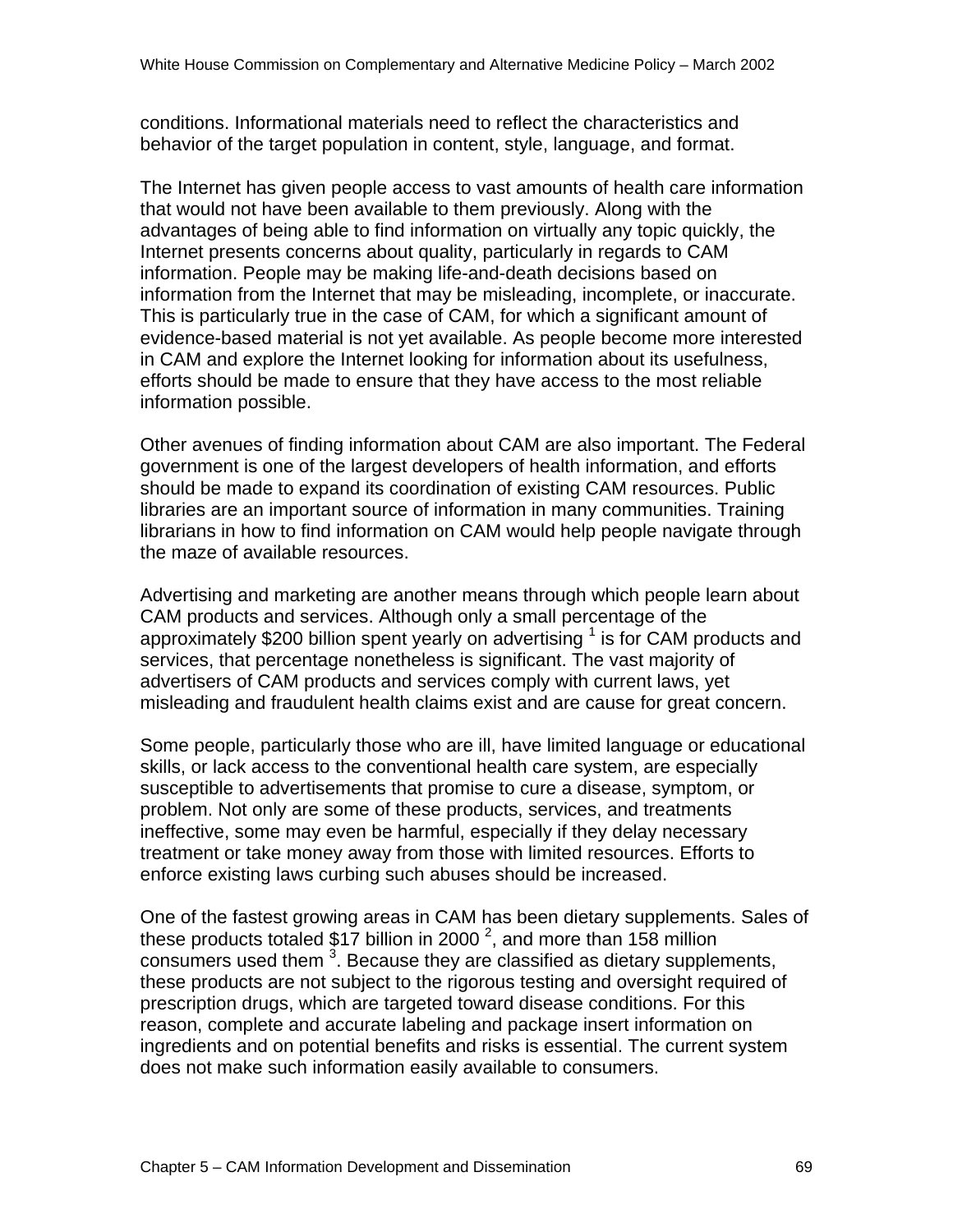The use of CAM practices and products is a growing part of the American lifestyle. As CAM continues to grow and evolve, the development and dissemination of accurate, complete, and useful information on products, practices, and practitioners will be one of the most important mechanisms for ensuring the public's safety.

-----------------------------------------------------------------------

#### **Availability of Reliable, Useful, and Accessible Information for the Public on CAM Practices and Products**

### **CAM Information from the Federal Government**

Consumers, health professionals, and the media often look to the Federal government for reliable and authoritative information on a wide range of health topics. The government produces thousands of fact sheets, reports, pamphlets, posters, books, and other materials that provide useful, accurate information on specific diseases, health care delivery services, research findings, and other health care topics. Information is also available though various government Internet sites and toll-free numbers, many of which are associated with a clearinghouse.

The National Center for Complementary and Alternative Medicine (NCCAM), located in the National Institutes of Health (NIH), has a congressional mandate to "establish a clearinghouse to exchange information with the public" about CAM  $4$ . The clearinghouse has a toll-free telephone number and provides fact sheets, information packages, and publications on CAM research and NCCAM activities. Consumers and health care professionals can also obtain CAM- related information from NIH's National Cancer Institute and the Office of Dietary Supplements. The Food and Drug Administration's (FDA) Center for Food, Safety, and Applied Nutrition has a website with information on dietary supplements. Other government entities, such as the Department of Agriculture and the Federal Trade Commission (FTC), also have information related to specific CAM topics.

Despite these resources, information on CAM from the Federal government is inconsistently available and often difficult to locate. For a variety of reasons, including limited awareness or acceptance of CAM by Federal staff or leadership, lack of agency policy on the inclusion of CAM information, and limited availability of research on many of the CAM products and services people are using, government agencies with oversight responsibilities for various aspects of health care often do not include any information on CAM in their materials. This has resulted in significant gaps in information on diseases, health conditions, practitioners, and products. Existing materials should be reviewed and, where appropriate, CAM information should be added and new materials developed.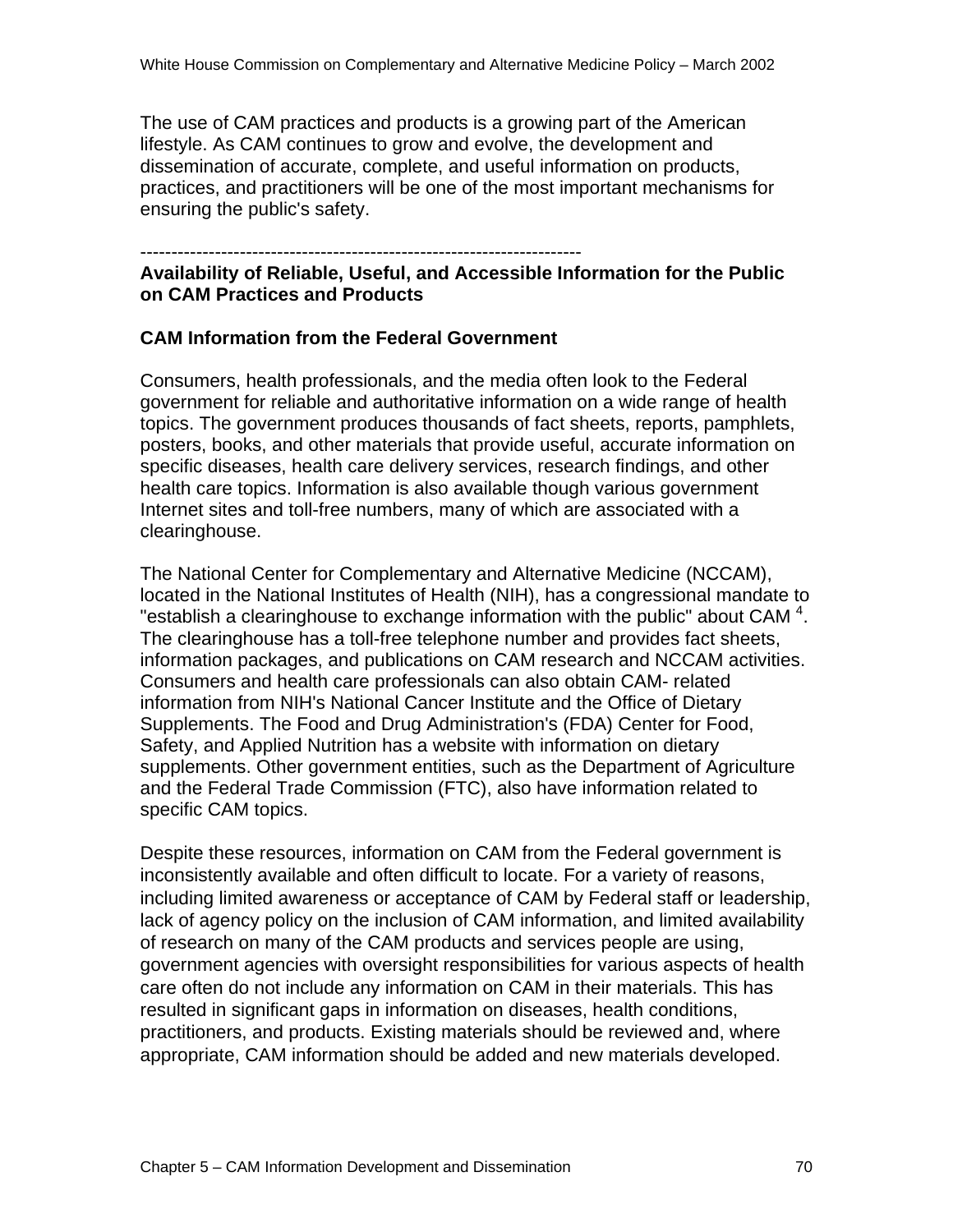Even when high-quality, comprehensive information on CAM is available from the Federal government, it is often difficult for the public to navigate the system and locate the desired information in a timely manner. Greater efforts should be made to promote the use of the Firstgov.gov search engine, an easy-to-use government-wide search engine. For people who do not use the Internet, a centralized, toll-free telephone number would help direct callers to the appropriate department or agency to answer their questions. Consumers, health care practitioners, the media, and other members of the public have expressed a desire for a centralized place in the Federal government to get objective, comprehensive information on CAM quickly.

#### ------------------------------------------------------------------------ **CAM Information From Public Libraries**

Many people, especially elderly and low-income people, do not have access to the Internet or do not know how to use a computer to get CAM information on the Internet. People without access to the Internet at home or at work often use publicly available resources - such as libraries - to find information. Public libraries exist in most communities and are a source of Internet access and guidance. However, many librarians lack training in how to find reliable information about CAM on the Internet. They may also be unaware of other sources of information on CAM such as books, periodicals, and newsletters. The National Library of Medicine has begun working directly with public libraries through the American Library Association to train local librarians in how to use the Internet to find health information. This effort should be expanded to include more training and focus on how to find information about CAM, both on the Internet and in other resources.

### **The Role of Public and Private Organizations in Developing and Disseminating Information about CAM**

Differences in how people find and use information are an important consideration in the development, distribution, and evaluation of information about CAM. According to the most recent National Adult Literacy Survey, 48 percent of U.S. adults, or close to 100 million people, have very limited literacy because they lack English skills, have reading disabilities, or lack sufficient education <sup>5</sup>. In addition to varying literacy skills, differences in how information is located and used can exist among men and women, people in different age or income groups, and people with different racial, ethnic, and cultural backgrounds.

Health information materials (print, radio, television, or other media) are often targeted toward specific audiences, particularly populations at higher risk of developing a particular disease or condition or those with a higher propensity for using a particular practice or product. Materials may be produced in different languages, and the content, illustrations, and style may be altered to reach the intended population.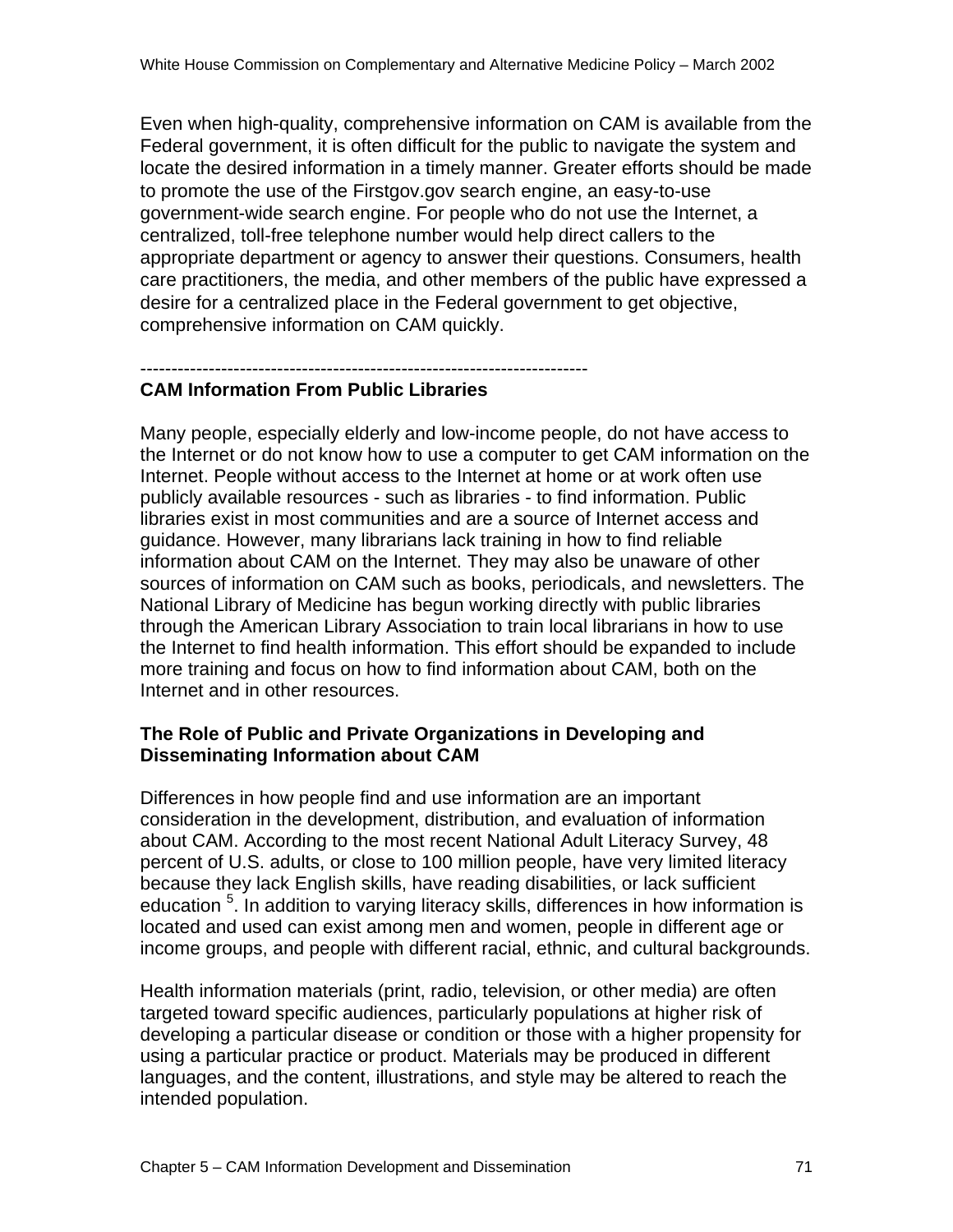Currently available demographic data do not provide adequate information about CAM usage among various population subgroups or the range of methods and patterns in accessing CAM information. However, it is known that the use of CAM varies significantly by racial, ethnic, and cultural background, age group, health status, income, and literacy. CAM materials should be developed for each of these specific groups.

Some populations are particularly susceptible to advertisements of CAM products such as herbs, tonics, and vitamins that have not been shown to be effective or that, in some cases, are even harmful. These populations may also be vulnerable to the fraudulent claims of services that promise to cure disease and treat health care problems not addressed through the conventional health care system. The involvement of trusted community leaders is essential to any effort to educate vulnerable consumers and develop strategies to prevent them from being targeted by marketing of unnecessary, harmful, exorbitantly priced, or otherwise detrimental products.

#### ------------------------------------------------------------------------ **CAM Information from Other Countries**

Lack of information on the effectiveness of CAM therapies is often cited as the reason for not providing them or reimbursing consumers for them. However, a potentially significant amount of high-quality CAM information has been published in other countries but is not available in English or in the United States. As globalization of information increases, the research, findings, and experiences of people in other countries can provide valuable information on the safety and efficacy of CAM. Identifying and analyzing studies published in languages other than English requires expertise in both languages and science. Greater efforts should be made to make these resources available.

### **Recommendation 11: The Federal government should make available accurate, useful, and easily accessible information on CAM practices and products, including information on safety and effectiveness.**

### **Actions**

- 1.1 The Secretary of Health and Human Services should establish a task force to facilitate the development and dissemination of CAM information within the Federal government and to eliminate existing gaps in CAM information. The task force should include consumers, CAM providers, scientists, and conventional health care practitioners. Resources should subsequently be provided to close identified gaps and improve the availability, coordination, and dissemination of information.
- 1.2 Federal Departments and agencies with missions or activities relevant to CAM should 1) develop informational materials about CAM that are easy to understand and use, and 2) support and collaborate with national and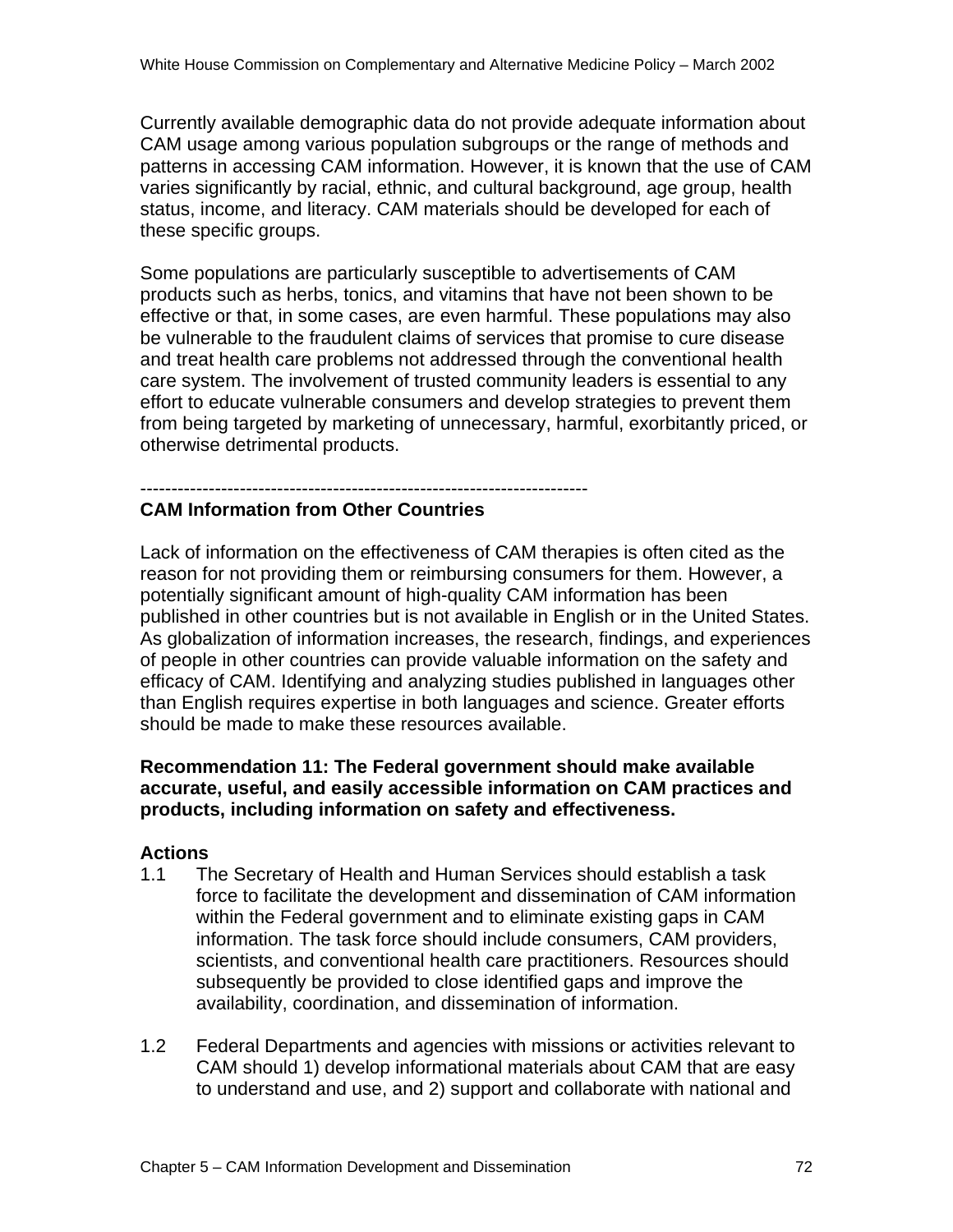local community leaders and CAM leaders and organizations to identify strategies for enhancing the development, availability, and accessibility of information on the safety and effectiveness of CAM practices and products.

- 1.3 Increased funding should be provided to the National Library of Medicine and the American Library Association to expand training of librarians to include helping consumers find information on CAM.
- 1.4 The Secretary of Health and Human Services should direct resources to streamline the process of identifying and making available relevant, highquality CAM information from other countries and in other languages.

#### ------------------------------------------------------------------------

#### **Quality and Accuracy of CAM Information on the Internet**

The Internet has emerged as a major source of information about health care, including information related to CAM, for both consumers and providers. According to the most recent estimates by the U.S. Census Bureau, over half of all households in the United States have computers, 90 percent of all children age 6 to 17 have access to computers through their home or school, and 42 percent of all households can log onto the Internet  $6$ . An estimated 60 million U.S. .<br>adults used it to obtain health-related information last year <sup>7</sup>. Most Internet sites are general health information sites that include CAM information, but some sites are specific to CAM.

The quality, accuracy, accessibility, and timeliness of Internet information vary greatly. Some sites provide accurate, up-to-date information, while many others contain information that is inaccurate, misleading, or outdated. The ability to ensure the quality of information on the Internet is extremely limited, both because of the nature of the technology and the First Amendment's protection of free speech.

Several organizations have developed standards on ethics-related issues such as privacy and financial sponsorship of health sites on the Internet. However, some of these same organizations have developed websites that have been cited as having problems with quality, accuracy, accessibility, or timeliness of CAM-related information. Some do not have any qualified CAM practitioners on their review boards, and the standards do not appear to have had much impact on the quality of information on these Internet health sites.

Public-private partnerships that include industry groups, consumers, and governments have been successful in developing guidelines and establishing standards for many products and services. Examples include the World Wide Web Consortium, a group of more than 500 public and private organizations that have developed guidelines to make web content accessible to people with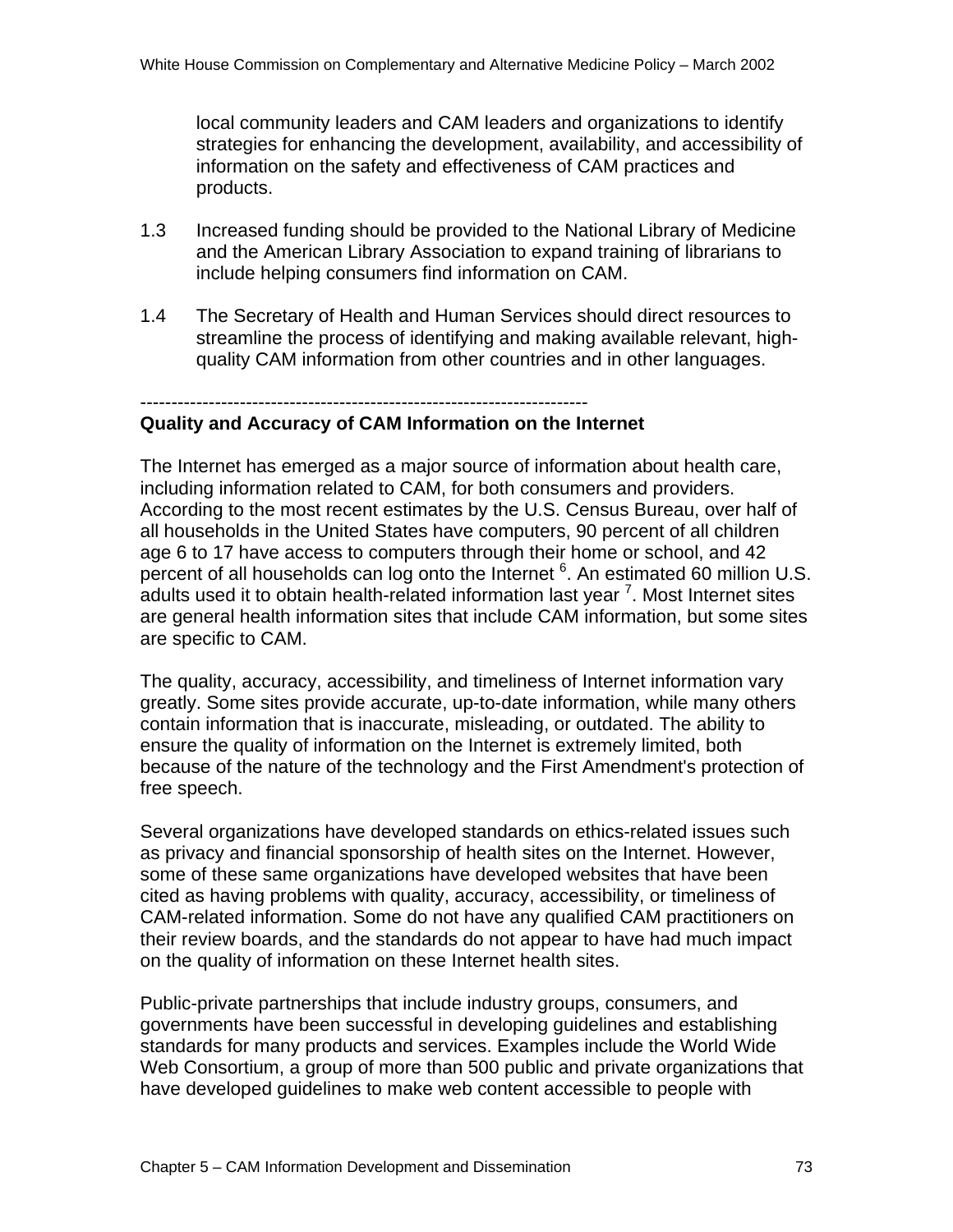disabilities, and the Healthy People Consortium, composed of hundreds of public and private organizations that have developed objectives for the Nation's health. The government can play an important role in bringing key people together to develop voluntary, non-binding guidelines that will assist industry in setting minimum standards for quality, accuracy, accessibility, and timeliness of CAMrelated information on the Internet.

Regardless of efforts to develop standards and ensure quality, consumers will always need to evaluate and validate information they receive from the Internet. Public education in using the Internet as a source of health information can help individuals search for knowledge and make decisions about their health. Internet users are concerned not only about the quality and accuracy of the information they are getting, but also about the information they may unwittingly be giving out. In a recent study, 85 percent of people seeking health information on the Internet said they are concerned about their employer or health insurance company tracking their site visits and using that information to change their insurance status or rates <sup>7</sup> .

Unfortunately, privacy protections for people seeking health information on the Internet are limited. The Health Insurance Portability and Accountability Act of 1996 protects the privacy of consumer information collected by health plans, health care clearinghouses, and health care providers conducting electronic transactions, but it does not protect consumers seeking health information on the Internet. In 1998, Congress enacted the Children's Online Privacy Protection Act, which prevents the collection of personally identifiable information from young children without their parents' consent. The FTC has filed four civil penalty actions this year to enforce the act, and additional cases are under investigation. Congress should take steps to expand privacy protection for health information seekers on the Internet.

### **Recommendation 12: The quality and accuracy of CAM information on the Internet should be improved by establishing a voluntary standards board, a public education campaign, and actions to protect consumers' privacy.**

## **Actions**

- 12.1 The Secretary of Health and Human Services should form a public-private partnership to review new and existing websites and to develop voluntary standards promoting accuracy, fairness, comprehensiveness, and timeliness of information on CAM web sites, as well as the disclosure of sources of support and possible conflicts of interest. Sites reviewed and found in compliance with the standards could publicize the fact and display a logo denoting their merit.
- 12.2 Funding should be provided to the Department of Health and Human Services and the Department of Education to conduct a joint public education campaign that teaches consumers how to evaluate health care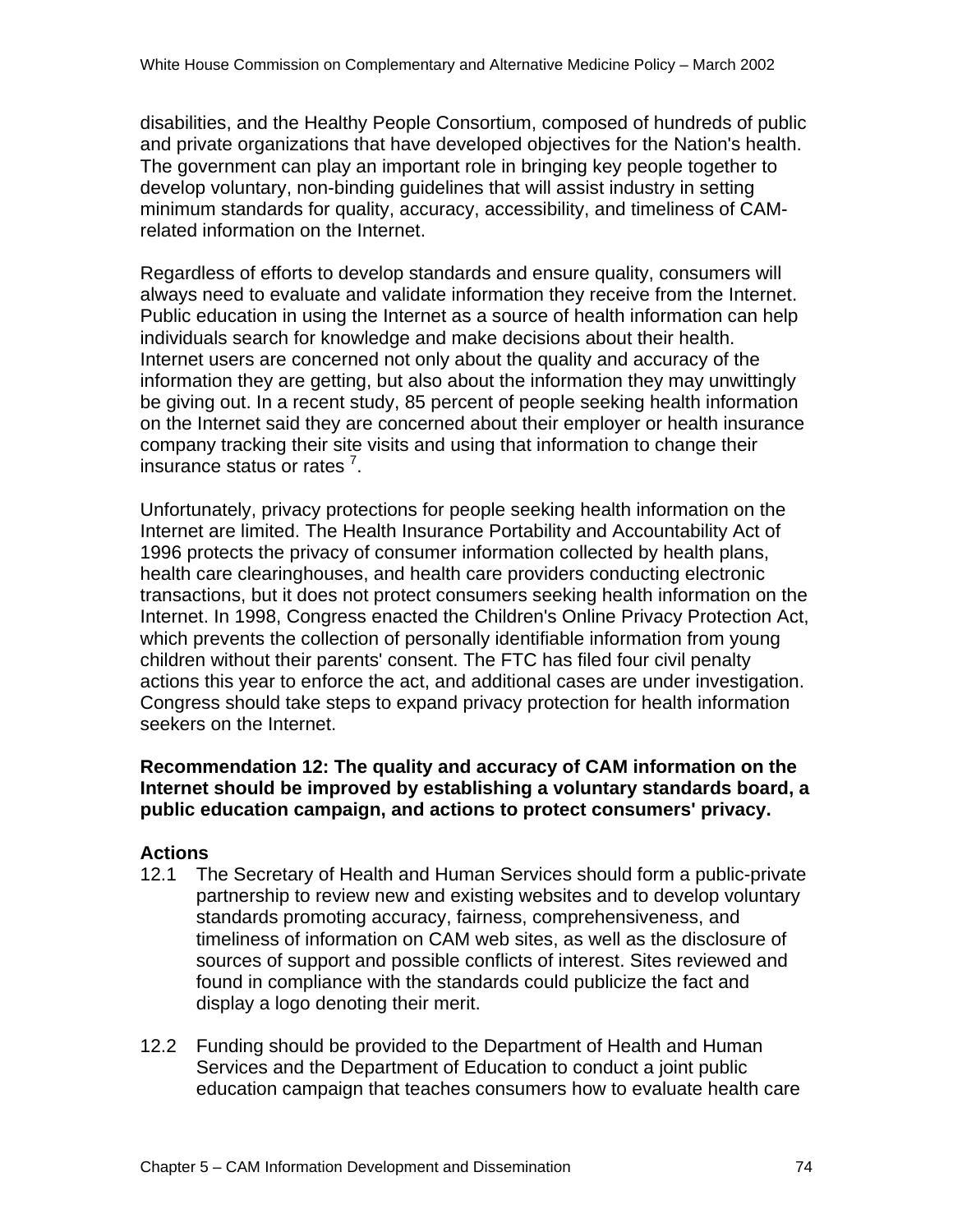information, including CAM information, on the Internet and elsewhere.

12.3 Congress should protect consumers' privacy by requiring all health information sites, including CAM sites, to disclose whether they track users and if so, how that information is used and stored, including whether it is sold to third parties.

## ------------------------------------------------------------------------

#### **Availability of Information on the Training and Education of Providers of CAM Health Services to Enhance Consumer Knowledge and Choice**

Training, licensing requirements, certification, scope of practice, regulations, and even definitions of CAM practitioners can vary considerably. For example, traditional or lay naturopaths and naturopathic physicians have significantly different levels and types of training, yet most consumers are unaware of the difference. In some states, acupuncture can be practiced by professional acupuncturists who have spent several years in training or by practitioners of another health modality (e.g., a physician, dentist, podiatrist, physical therapist, or chiropractor) with less, limited, or no additional training or experience in acupuncture. Herbalists may have years of informal training and experience or no formal training and little experience. The situation is further complicated by state variations in licensing requirements and scope-of-practice regulations.

Navigating the maze of titles and certificates among the various types of practitioners is a challenge for consumers, most of whom are unfamiliar with the nuances of these professions. Information on a practitioner's qualifications should be readily available to help consumers make informed choices in their selection and use of a practitioner. Information on state regulations, requirements, and disciplinary actions should be readily available to help ensure consumers' safety.

CAM practitioners without any formal training may be reluctant to make that fact known. Moreover, consumers may not be able to distinguish between a degree or certificate obtained from an accredited organization and a degree or certificate purchased from an organization with no requirement that students meet appropriate educational standards. However, disclosure of such information will help consumers evaluate the qualifications of practitioners and make informed choices. In addition to practitioners, people such as vendors, retailers, and multilevel marketers of CAM products should disclose their qualifications for providing health-related information.

#### **Recommendation 13: Information on the training and education of providers of CAM services should be made easily available to the public.**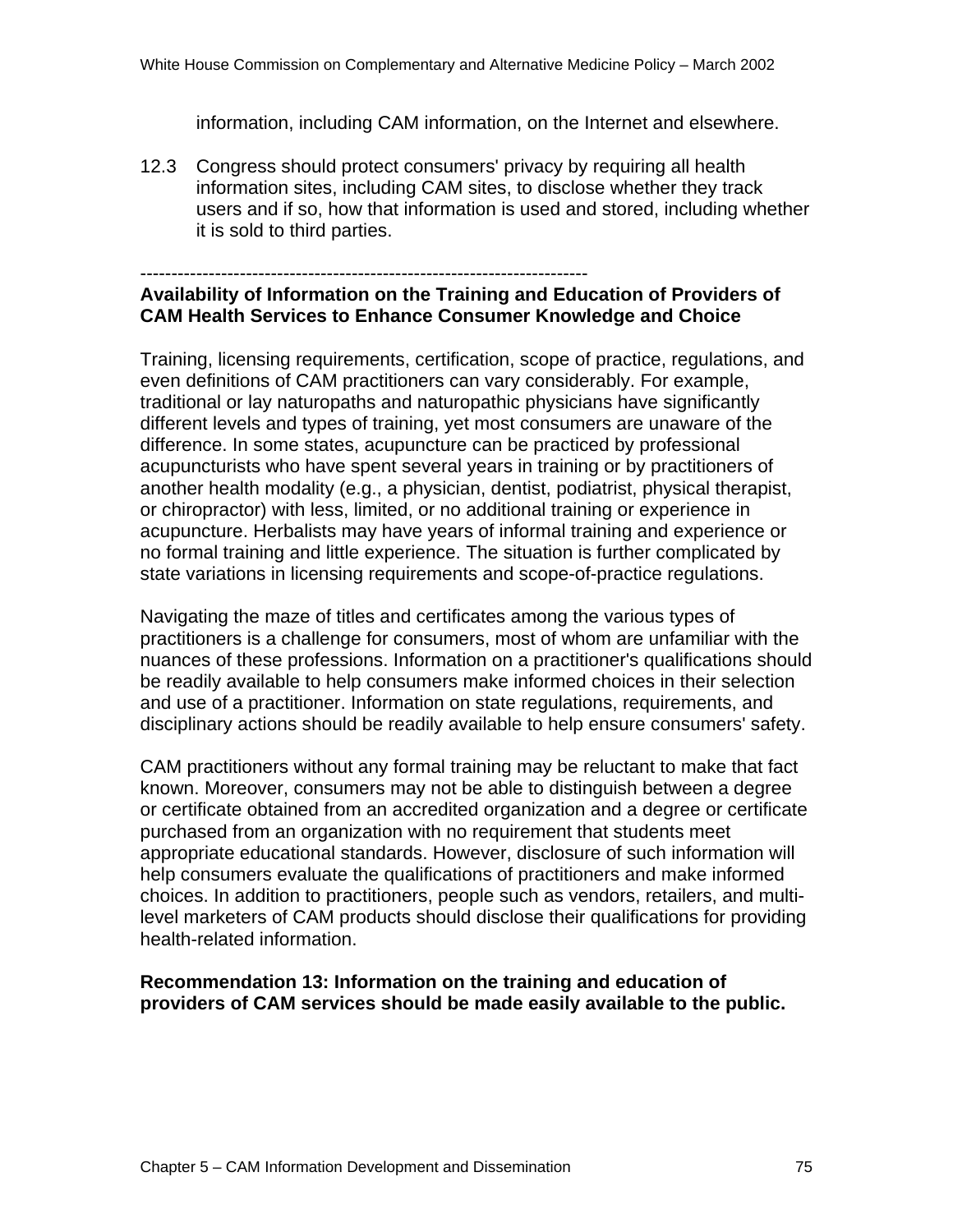### **Actions**

- 13.1 The Commission recommends that states require all persons providing CAM services to disclose information regarding their level and scope of training and to make it easily available to consumers.
- 13.2 The Commission recommends that states disclose information on state guidelines, requirements, licensure, certification, and disciplinary actions of health providers, including CAM providers, and make it easily accessible to the public.

#### ------------------------------------------------------------------------

### **Availability of CAM Products That Are Safe and Meet Appropriate Standards of Quality and Consistency**

The availability and use of dietary supplements in the United States has grown significantly in the past several years. As a result, public interest in the safety and effectiveness of dietary supplements has also increased. Because they are regulated as foods rather than drugs, dietary supplements are regarded - from a regulatory perspective - as generally safe for human consumption. Yet problems with the composition and purity of some of these products have been reported and raise questions about their safety.

Some dietary supplements do not contain the ingredients or the amount of the ingredients declared on the label. For example, in laboratory testing of 25 separate Echinacea products, only 14 (56 percent) were found to have the amount and type of Echinacea and polyphenol (or marker compound) claimed on the label <sup>8</sup>. Testing of 13 SAMe (S-adenosyl-L-methionine) products showed that 5 had less than half the amount listed on the label and 1 had no detectable level at all <sup>9</sup>. An analysis of 25 ginseng products showed substantial variability in the concentration of marker compounds<sup>10</sup>.

Some herbal preparations contain ingredients other than those listed on the label, including undeclared pharmaceuticals. Herbal products claiming to contain only natural ingredients were found to contain the prescription drugs glyburide and phenformin, which are used to treat diabetes  $<sup>11</sup>$ . Two other herbal products</sup> were found to contain warfarin and alprazolam, prescription drugs that can cause serious health effects if not taken under medical supervision<sup>12</sup>. Dietary supplements have been found to be contaminated with heavy metals, microorganisms, and pesticides, and toxic levels of mercury have been reported in some imported herbal products  $13$ . In April and May 2001, two manufacturers recalled several products as a result of Salmonella contamination <sup>14</sup>.

Public concern with dietary supplements includes not only possible contamination and adulteration, but also active ingredients that may be toxic or cause unwanted side effects. For example, aristolochic acid, a naturally occurring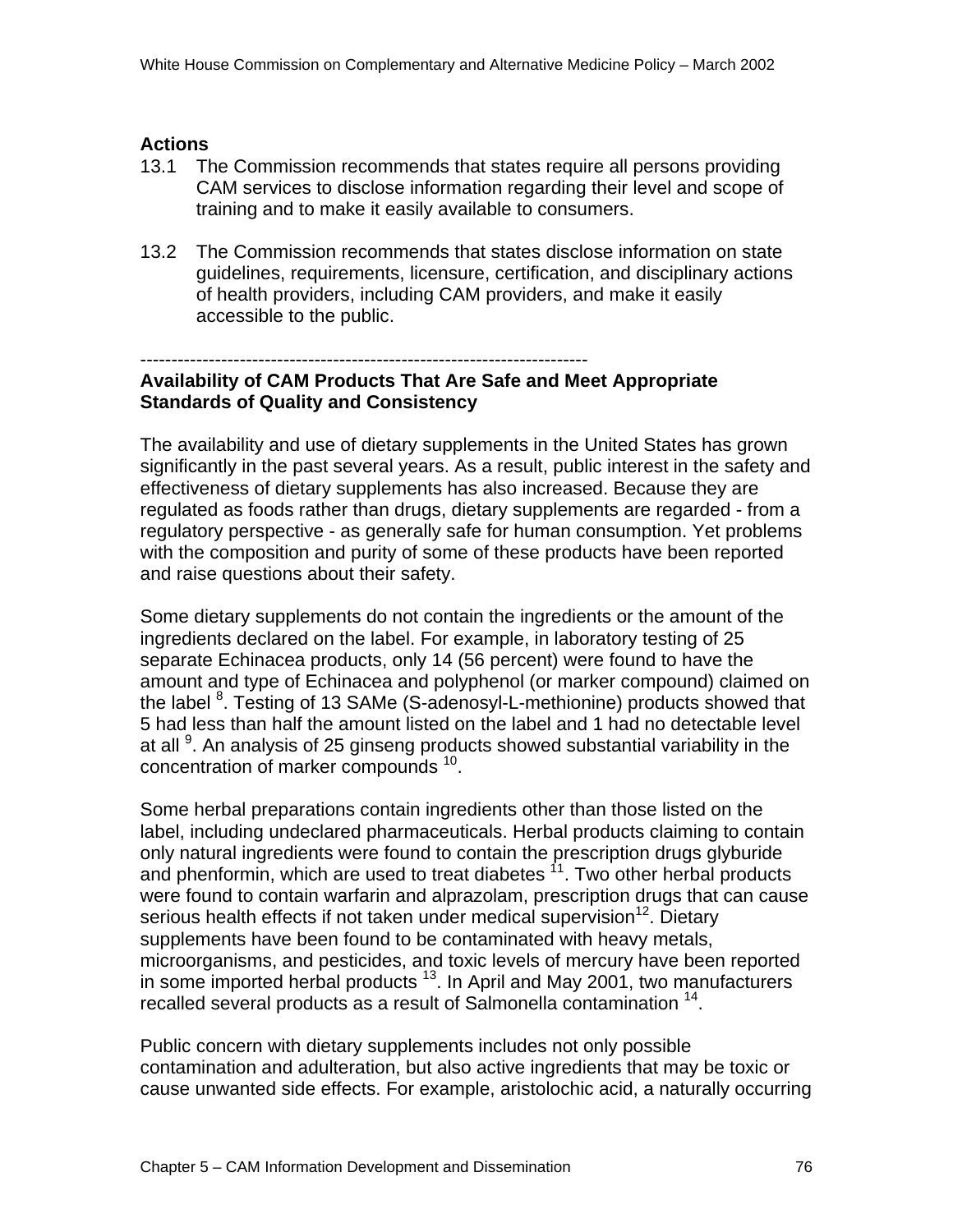compound associated with cancer and renal failure, has been found in several herbal products, prompting a nationwide recall of products containing this substance<sup>15</sup>. Certain pyrrolizidine alkaloids, which are found in numerous plants used medicinally around the world, have been found to be harmful to the liver <sup>16</sup>.

Such examples raise questions about whether current regulations are adequate to ensure the safety of dietary supplements and whether regulatory agencies can respond quickly when a problem is identified. Under the Dietary Supplement Health and Education Act (DSHEA) of 1994, a manufacturer is responsible for determining that the dietary supplements it produces or distributes are safe and that its claims are substantiated by adequate scientific evidence. However, DSHEA does not require manufacturers to disclose the source of the information they used to determine the safety of their products. The failure to require safety data weakens the current regulatory system, making it unable to provide consumers with sufficient and scientifically valid information.

Even though dietary supplements are regulated as foods, which are subject to the standards of Good Manufacturing Practices (GMP), DSHEA encouraged the FDA to develop separate GMPs for dietary supplements. The process of development has been an effective collaboration between many members of the dietary supplement industry and the Federal government. Implementation of GMPs for dietary supplements will help ensure the identity, purity, quality, strength and composition of these products. Formal publication and implementation of the GMPs are pending.

While implementation of GMPs for dietary supplements will address domestically produced products, finished products imported from some other countries may not meet these standards or the standards of responsible manufacturers. Such products may find their way into commerce. Appropriate government entities should work with manufacturers and importers to improve the monitoring of imported dietary supplements and prevent naturally or accidentally contaminated or adulterated products from entering the United States. Cooperation with appropriate international organizations should be encouraged in order to establish standards of quality for the ingredients in dietary supplements. These standards should include preventing the exploitation of endangered animal and plant species for the manufacture of dietary supplement products.

Since the passage of DSHEA in 1994, many new dietary supplements have been introduced into the United States. For many of these supplements, particularly botanicals, validated analytical methods have not been developed. Moreover, different analytic methods are used by different manufacturers, leading to varying test results regarding concentrations of active ingredients or other marker compounds.

Government, industry, and scientific organizations have begun developing analytical methods for botanicals and other dietary supplements so that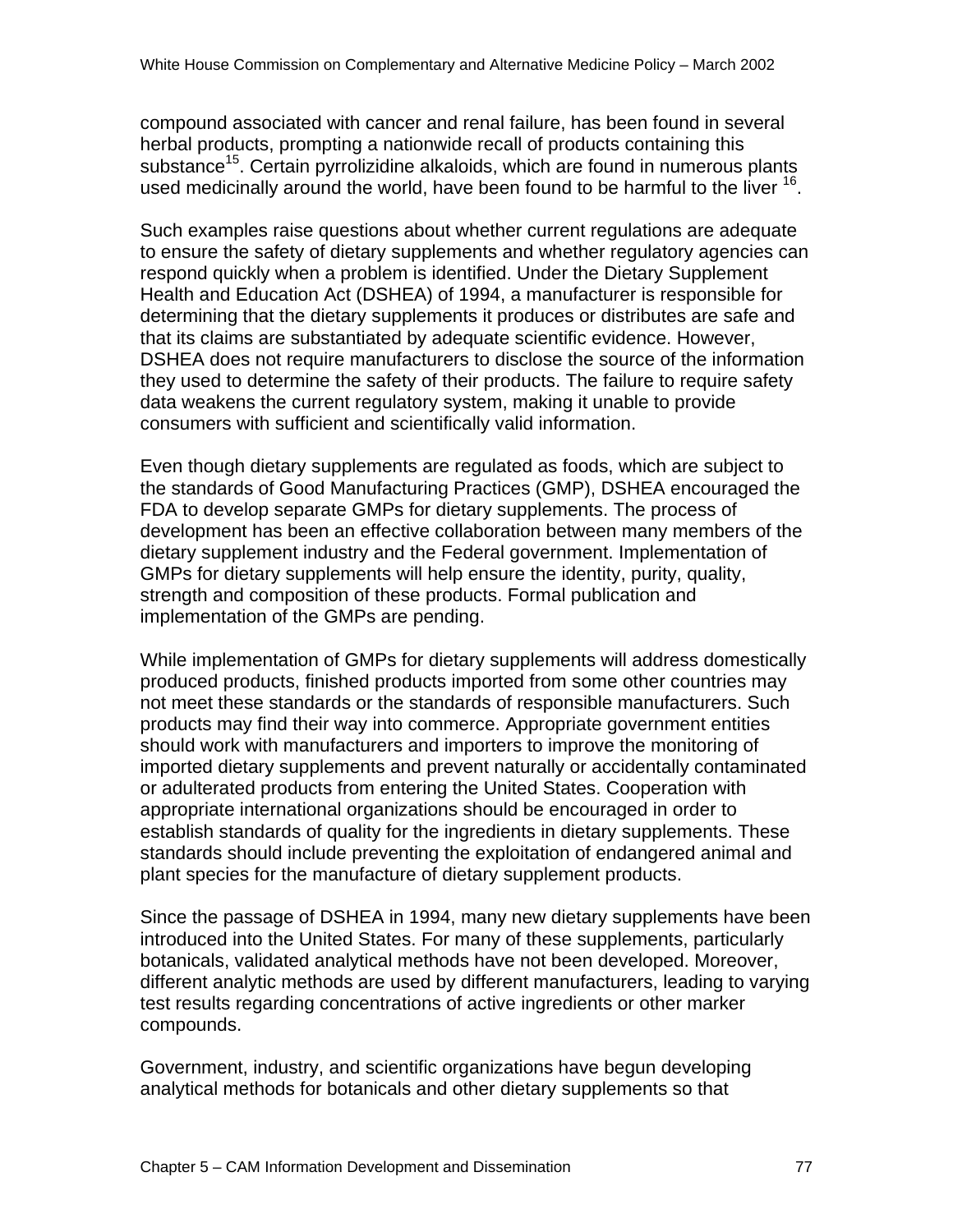consensus can be reached regarding the chemical and physical standards for composition and quality. These efforts need to be accelerated. Congress has included language in the fiscal 2002 appropriation bill for the Department of Health and Human Services in support of the development of standards, and the Commission recommends that this progress be continued.

A framework for reviewing data on the safety of ingredients in dietary supplements is being developed by the Institute of Medicine. While this is an important step that will assist in improving the safety of specific ingredients of dietary supplements, the Commission believes that an independent review process is needed to evaluate the safety of dietary supplements, many of which contain multiple ingredients that can interact with drugs, foods, and other ingested products. An external review process was recommended by the Presidential Commission on Dietary Supplement Labels in 1997<sup>17</sup> and more recently by a scientific conference  $18$ . Continuous, enhanced cooperation between government and industry is needed to make certain that dietary supplements are safe.

#### **Recommendation 14: CAM products that are available to U.S. consumers should be safe and meet appropriate standards of quality and consistency.**

#### **Actions**

- 1.1 The efforts of both the public and private sectors to ensure the development, validation, and dissemination of analytical methods and reference materials for dietary supplements should be accelerated.
- 1.2 The proposed Good Manufacturing Practices for Dietary Supplements should be published expeditiously, followed by a timely review of comments and completion of a final rule. The Food and Drug Administration should be provided with adequate resources to complete this task.
- 1.3 Adequate funding should be provided to appropriate Federal agencies, including U.S. Customs and Food and Drug Administration inspection authorities, to enforce current laws monitoring the quality of imported raw materials and finished products intended for use as dietary supplements.
- 1.4 Manufacturers should have on file and make available to the FDA upon request scientific information to substantiate their determinations of safety, and current statutory provisions should be periodically reexamined to determine whether safety requirements for dietary supplements are adequate.
- 1.5 An objective process for evaluating the safety of dietary supplement products should be developed by an independent expert panel.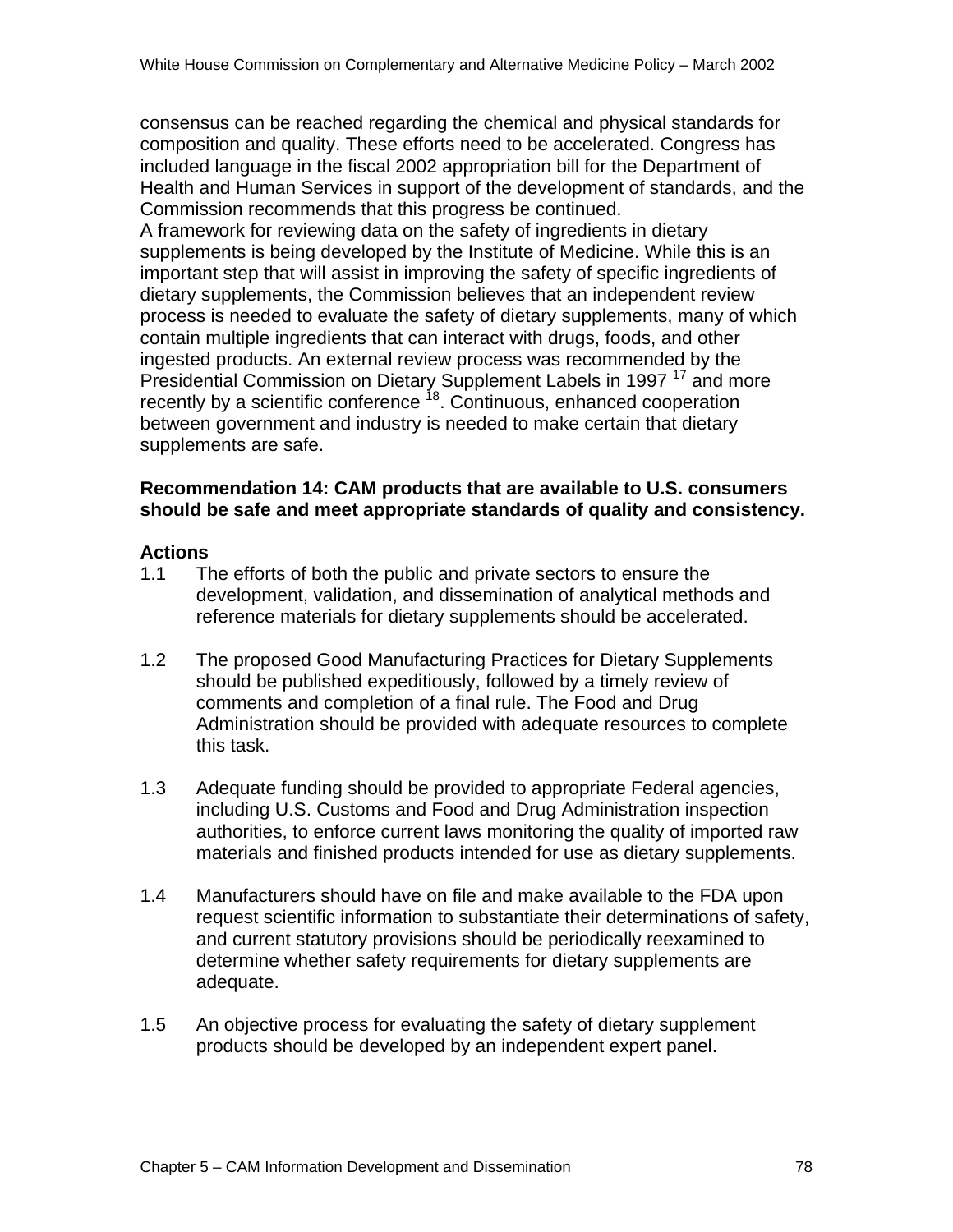------------------------------------------------------------------------

### **Availability of Accurate Information on Potential Benefits, Risks, and Appropriate Use of Dietary Supplements and Other CAM Products**

The regulation of products such as foods, drugs, vitamins, minerals, and botanicals is determined by the intended use of the product, and the label must conform to the laws and regulations governing the product's intended use. Thus, the same product can be marketed as a prescription drug, dietary supplement, or food, depending on the manufacturer's statements regarding the product's intended use.

Any product that claims to diagnose, prevent, mitigate, treat, or cure a disorder must be approved as a drug by the FDA; otherwise, such claims cannot be included on the label. Statements that a nutrient will reduce the risk of disease, such as "diets high in calcium may reduce the risk of osteoporosis" or "diets low in sodium may reduce the risk of high blood pressure" are known as health claims and must be approved under the provisions of the Nutrition Labeling and Education Act of 1990. This act applies to dietary supplements as well as conventional foods and it allows health claims to be made only after extensive FDA review of the scientific literature, using the "significant scientific agreement" standard to determine that the nutrient - disease relationship is well established.

Recent Federal legislation allows a product to claim a health benefit if the manufacturer provides evidence of an "authoritative statement" from a Federal agency or scientific organization such as the National Academy of Sciences. However, claims about treating, preventing, curing, or mitigating diseases are reserved only for drugs. Dietary supplements may make claims related to structure and function of the body, such as "improves immune function," or make no claim at all on the label.

Not having to undergo approval as drugs has greatly increased the accessibility of dietary supplements to the public, yet it has limited the availability of label information on potential risks, benefits, and appropriate use. For example, because it is distributed as a dietary supplement, glucosamine sulfate (2-amino-2-deoxyglucose), which has been shown in numerous scientific studies published in peer-reviewed journals to be effective in treating osteoarthritis  $^{19}$ , can claim only that it helps to maintain joint health. Likewise, numerous scientific studies, a monograph by the U.S. Pharmacopeia, and a meta-analysis published in the Journal of the American Medical Association show that Saw palmetto (Serenoa repens) is an effective treatment for benign prostatic hyperplasia  $^{20}$ . This information cannot be included on the label because dietary supplements are limited to structure-function claims.

Manufacturers of products such as these have no incentive to petition the FDA for a health or drug claim because the products are not patentable and the manufacturers are therefore unlikely to recover the cost of additional research to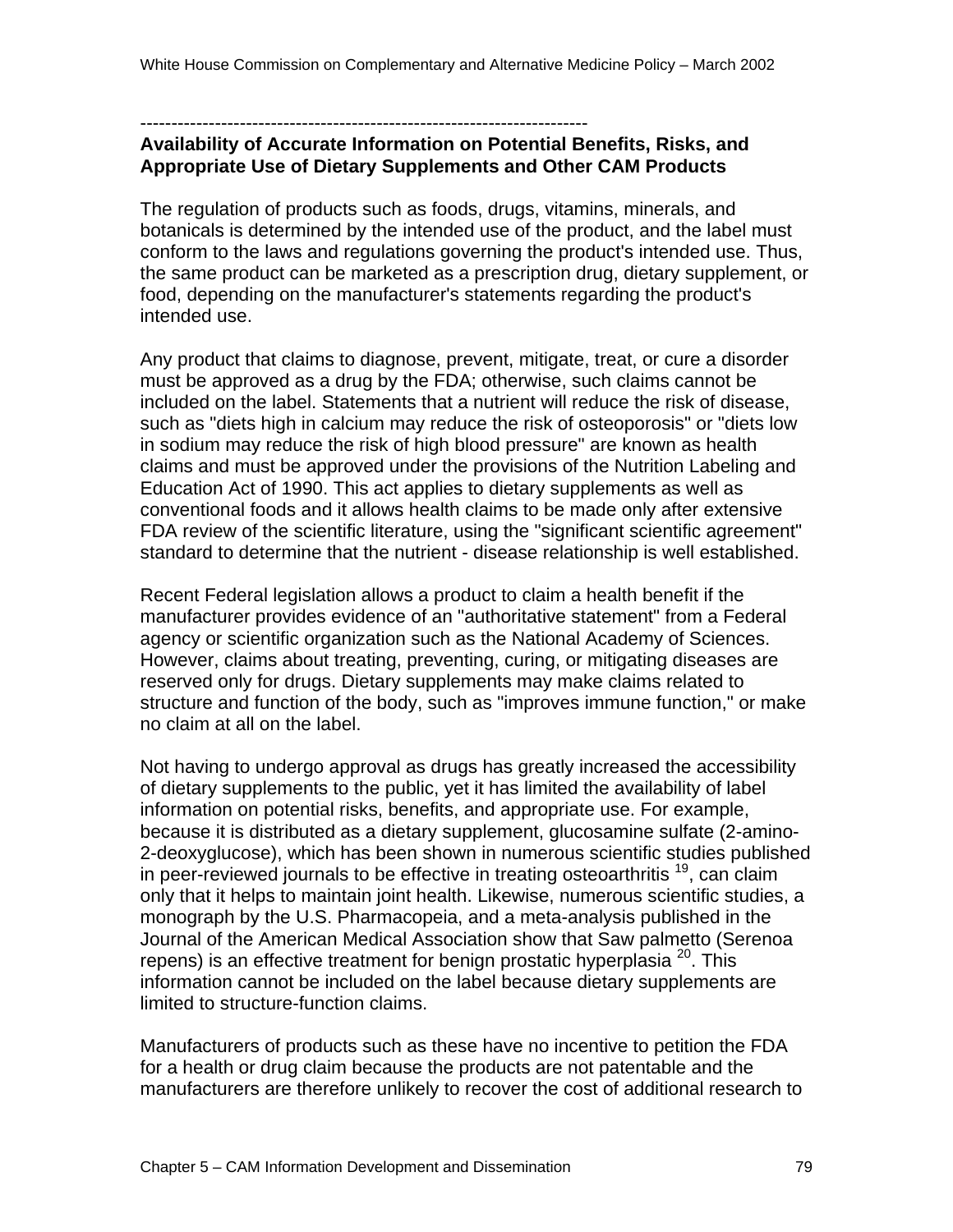support the claim. This situation also acts as a deterrent to investment in research on risks, benefits, and appropriate conditions of use. Yet, even when such information is known, manufacturers are limited by current regulations as to what they can claim.

When information about substantial, documented risks does becomes available, as in the case of the potential interaction between St. John's Wort (Hypericum perforatum) and certain prescription drugs <sup>21</sup>, it should be included on the label of both the prescription drug and the dietary supplement. Labels should provide information about significant interactions with prescription or over-the-counter drugs, foods, or other health products, as well as information about likely, significant risks to vulnerable populations such as children, the elderly, pregnant or nursing women, and those with certain health conditions or compromised immune systems.

Under current law, which holds the manufacturer responsible for ensuring the safety of products before marketing, the provision of such information is primarily the responsibility of the manufacturer. As with labeling for all products covered by the Federal Food, Drug, and Cosmetic Act, dietary supplement labels must include all facts that are material in light of consequences (such as potential risks and interactions) that may result from use of the product or representations made about it  $^{22}$ . However, some manufacturers believe that insufficient scientific evidence is a justification for not informing the FDA of a potential problem. Greater emphasis should be placed on this important responsibility of manufacturers.

The public expects that products sold in the United States have been deemed safe. Most people are unaware of the complexities and implications of existing regulatory guidelines or recent court decisions that have upheld the right of commercial free speech in the advertising and labeling of dietary supplements. Since many dietary supplements are purchased without the knowledge or advice of an appropriately trained and credentialed provider, information on benefits, appropriate use, and potential risks should be made easily available to consumers at the time of purchase.

Although product labeling is of primary importance, labels have only limited space for information. Other options such as package inserts and point-of-sale information should be considered to ensure that consumers receive all pertinent information.

Some imported products have labels with information in a language other than English. Current regulations requiring information on labels to be in English should be enforced. This does not preclude another language from being used also, but it does ensure that the majority of consumers, providers, and regulators can understand the information.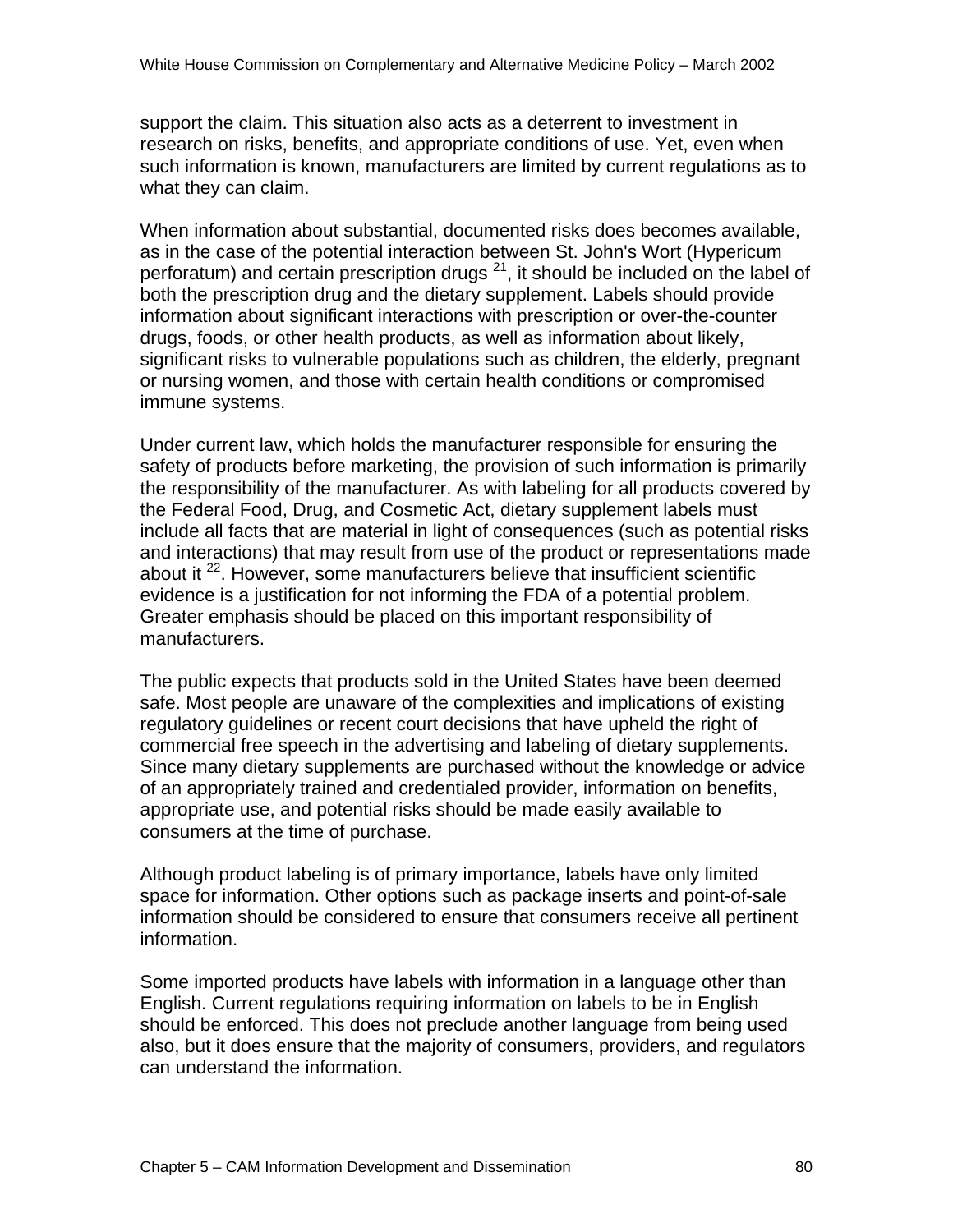Because the use of dietary supplements has grown so dramatically since the enactment of DSHEA, Federal and State regulatory agencies need more welltrained, highly skilled professionals with expertise in dietary supplements to safeguard the public. Expert staff are needed, particularly in the rapidly evolving area of botanicals, to help develop mutually supportive relationships between regulatory agencies and industry, thus engendering consumer confidence. Providing accurate information to consumers on CAM products is a complex technical, legal, and regulatory matter that requires ongoing participation by and consultation with the public.

### **Recommendation 15: Provisions of the Federal Food, Drug, and Cosmetic Act, as modified by the Dietary Supplement Health and Education Act of 1994, should be fully implemented, funded, enforced, and evaluated.**

#### **Actions**

- 15.1 The Food and Drug Administration and other agencies with regulatory responsibilities should be provided with additional resources to 1) enforce the Dietary Supplement Health and Education Act's regulations regarding labeling of dietary supplements, 2) enforce current provisions requiring that dietary supplements be labeled in English, even if the same information is also included in another language, and 3) employ additional professionals with expertise in dietary supplements.
- 15.2 Current provisions requiring disclosure of material facts by manufacturers of CAM products should be enforced, and manufacturers should meet their responsibility to disclose material facts on the label, package, and/or package insert, so that the public will have information about known risks and well-documented significant interactions. Information on potential benefits of dietary supplements should also be made easily available at the time of purchase.
- 15.3 Congress should periodically evaluate the effectiveness, limitations, and enforcement of

**The Dietary Supplement Health and Education Act of 1994, including its impact on public health, and take appropriate action to ensure the public's safety.**

### **Advertising of Dietary Supplements and Other CAM Practices and Products**

The FTC is responsible for ensuring that advertising is truthful, not misleading, and substantiated so that consumers can make informed decisions about the products being marketed. The FTC does this by enforcing laws that prohibit unfair or deceptive acts or practices in print and broadcast advertisements (including the Internet), catalogs, and similar direct-marketing materials.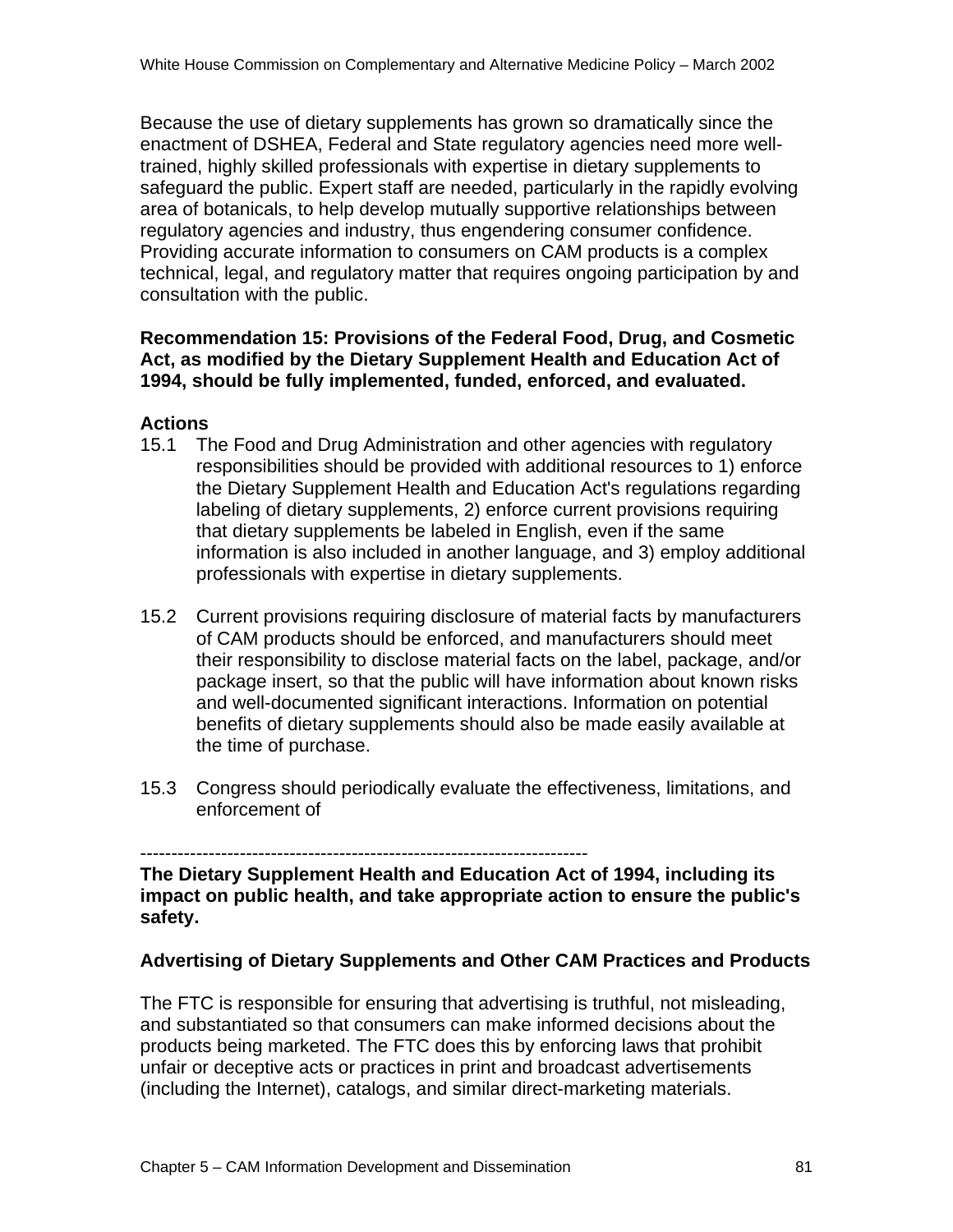Since the passage of DSHEA, the FTC has placed increased emphasis on monitoring the advertising of dietary supplements. More than 1,500 businesses in the United States manufacture dietary supplements  $^{23}$  and an estimated \$700 million was spent by these companies in 2000 to advertise their products on television and in print  $24$ . Almost \$192 billion was spent on direct marketing of all health care products in 2000, including mail, catalogs, teleservices, and the Internet. This marketing is estimated to have generated \$1.7 trillion in sales  $^{25}$ . To help the dietary supplement industry conform to its standards of truthful and not misleading advertising, the FTC has produced a guide that provides detailed explanations and descriptions of acceptable statements <sup>26</sup>. Still, abuses have been identified, particularly on the Internet and in direct-mail advertising materials. Deceptive advertising by this small segment of the industry can not only hurt consumers, but also cause manufacturers and distributors that comply with current anti-deception and substantiation standards to lose market share and suffer financially.

Deceptive advertising comes in many forms. Some advertisements promise to treat or cure a disease or condition without scientific backing for the claim. Others claim to slow or reverse the aging process and increase longevity, energy, memory, and sexual function. Although some products may be beneficial for such conditions, others have no effect. In some cases, these products cause serious unintended effects, ranging from the consequences of delayed treatment to interactions with prescription drugs to increased risk of developing other conditions.

A recent Government Accounting Office (GAO) report and Senate hearing <sup>27</sup> highlighted the potential for physical and economic harm posed by certain dietary supplements marketed and advertised as anti-aging therapies. In addition to the potential medical consequences of these supplements, the GAO reports, 20 companies marketing the products have been targeted by law enforcement agencies and have cost consumers approximately \$36 million <sup>28</sup>.

Because of the proliferation of health fraud on the Internet, the FTC has established Operation Cure.all, an ongoing project specifically targeting deceptive health marketing claims. Although Operation Cure.all is not aimed specifically at CAM- related sites, many of the fraudulent claims uncovered by the program are for CAM products and services to cure cancer, AIDS, and other chronic diseases. Although the FTC has identified hundreds of Internet sites with questionable or clearly fraudulent health claims and has sent out e-mail advisories to more than 500 of them, the agency has brought formal action against only 16 since 1997.

In addition to the Internet cases, the FTC has brought 40 enforcement actions since 1997 against companies for deceptive marketing of dietary supplements in other media, including radio, television, newspapers, magazines and direct mail.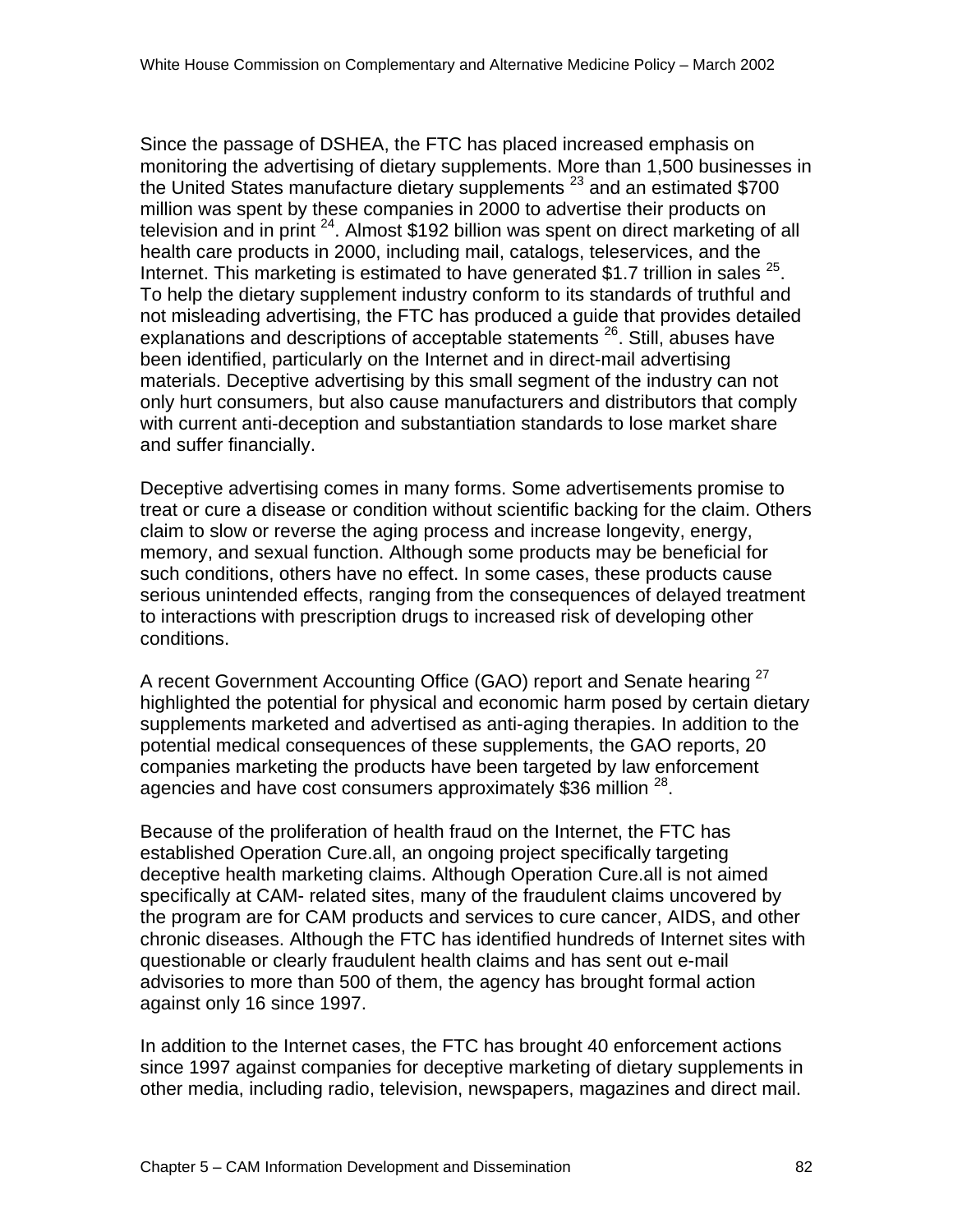The advertising challenged by the FTC promoted products for such conditions as attention deficit-hyperactivity disorder, colds and allergies, impotence, diabetes, vascular diseases, and obesity.

Current FTC efforts should be significantly expanded to decrease the amount of false or deceptive advertising, to solicit public comments on CAM advertising, and to expand the use of CAM experts in the process of examining advertisements.

#### **Recommendation 16: Activities to ensure that advertising of dietary supplements and other CAM practices and products is truthful and not misleading should be increased.**

16.1 Congress should provide additional support to the Federal Trade Commission to 1) expand efforts to identify false and deceptive advertising of CAM-related health services and products and take appropriate enforcement action when necessary, 2) use appropriate CAM experts in the process of examination of CAM-related advertising, 3) increase activities to help consumers distinguish useful and reliable information from deceptive and unsubstantiated advertising in all forms of marketing and advertising, including at the point of purchase; and 4) seek additional public comment on the benefits and potential problems in the advertising of CAM-related services and products.

------------------------------------------------------------------------

#### **Collection and Dissemination of Information on Adverse Events Stemming from the Use of Dietary Supplements**

Most dietary supplements are likely to be safe for human consumption, yet, as with any biologically active substance, adverse events can and do occur. The rigorous pre-market testing and review process required for pharmaceuticals is not required for dietary supplements. Therefore, monitoring of adverse events after supplements reach the market is critical to understanding their effects and interactions and to responding quickly when problems do occur.

The FDA uses the Adverse Events Reporting system to identify emerging problems with specific products and general trends in illness and death related to dietary supplements. However, reporting is voluntary - manufacturers and distributors are not required to notify the FDA of adverse reactions that are reported to them. In April 2001, the Inspector General of the Department of Health and Human Services issued a report calling adverse event reporting for dietary supplements "an inadequate safety valve" <sup>29</sup>. The report identifies the limitations of the Adverse Events Reporting system in detecting serious adverse events and recommends ways of improving it.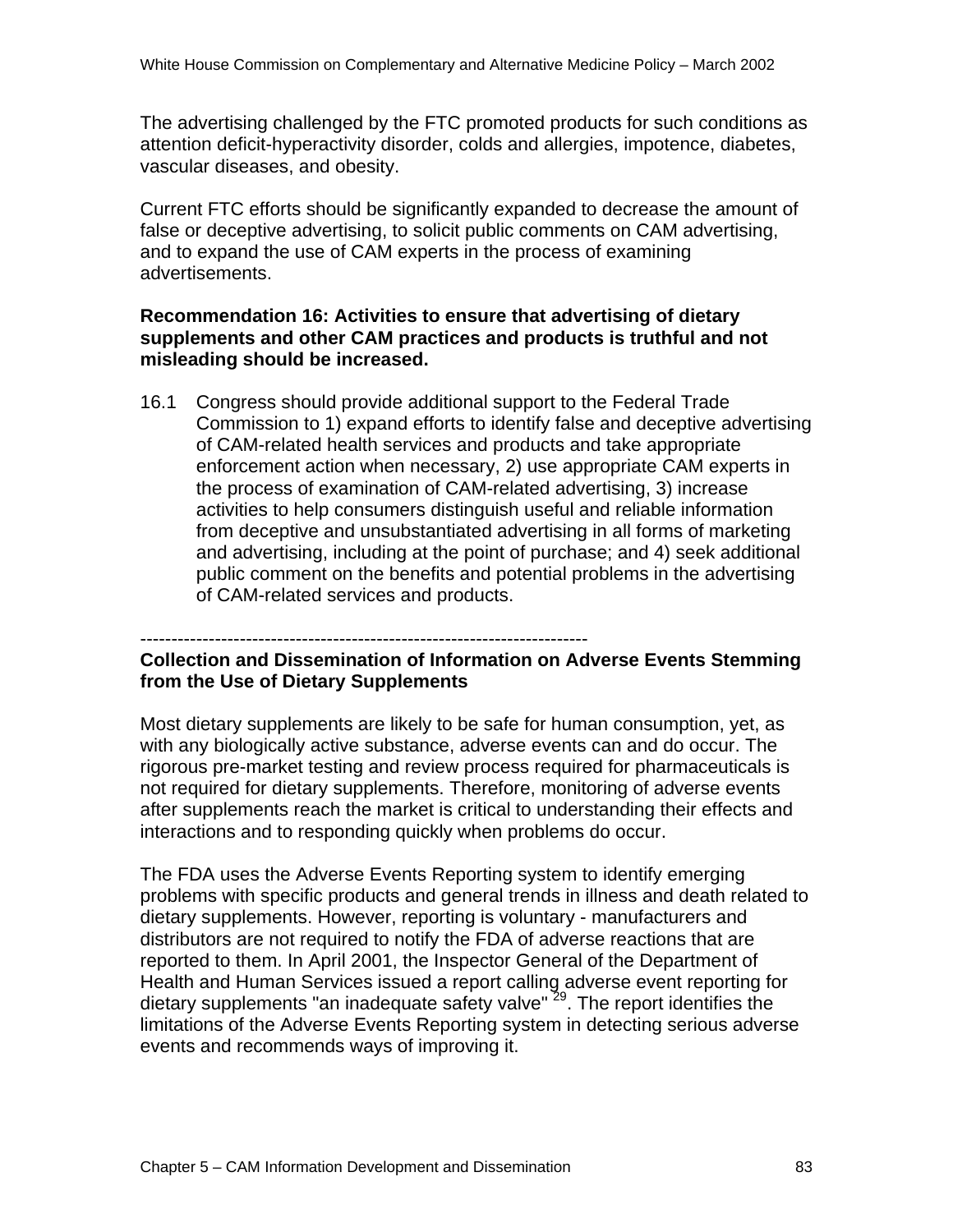Serious adverse events (as defined under Medwatch and the FDA's Standard Operating Procedures of 1999) related to dietary supplements need to be identified and, when necessary, contained in a timely manner to prevent unnecessary illness and death. Since manufacturers are not required to register themselves or their supplements with the FDA before producing or selling them, a potentially dangerous situation could be extremely difficult to contain. Manufacturers and suppliers should be required to register their products with the FDA so that the agency can quickly notify other manufacturers and suppliers and the public when a serious adverse event occurs. In addition, information from poison control centers needs to be linked with the Adverse Events Reporting system.

#### **Recommendation 17: The collection and dissemination of information about adverse events stemming from the use of dietary supplements should be improved.**

#### **Actions**

Congress should require dietary supplement manufacturers and suppliers to register with t the Food and Drug Administration, and the agency should encourage voluntary registration until such a requirement is in effect, so that manufacturers, suppliers, and consumers can be promptly notified if a serious adverse event is identified.

- 17.1 Recent congressional support for improving the Food and Drug Administration's adverse events reporting system should be enhanced by requiring dietary supplement manufacturers and suppliers to maintain records and report serious adverse events to the agency.
- 17.2 Additional resources and support should be provided to 1) the Food and Drug Administration to simplify the adverse events reporting system for dietary supplements, and to streamline the database for timely review and follow-up on received reports; and 2) the Food and Drug Administration, the Centers for Disease Control and Prevention, and other appropriate Federal agencies to increase outreach activities to consumers, health professionals (including poison control centers, emergency room physicians, CAM practitioners, and mid-level marketers) in order to improve both manufacturers' and the public's awareness of and participation in voluntary event reporting.

**References**

1 Coen Robert, The Insider's Report, Universal McCann, Dec 3, 2001. http://www.mccann.com/insight/bobcoen.html.

------------------------------------------------------------------------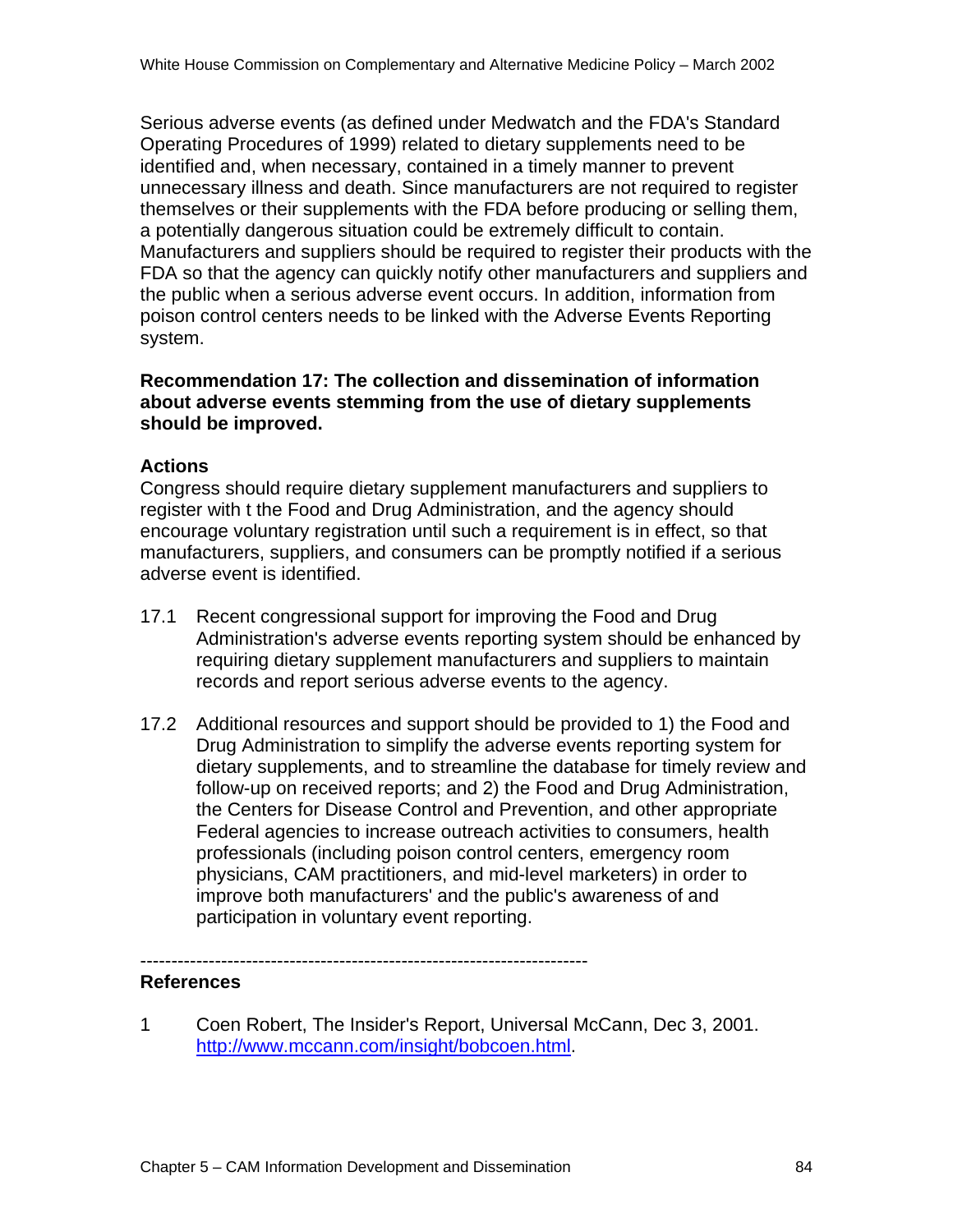- 2 U.S. Dietary Supplements Market Size Expressed as Dollar Sales by Top Six Product Categories for 1994 to 1998 and Forecast for 1999 and 2000", National Business Journal, 2000, Dialog file No. 93, San Francisco: The Dialog Corporation, 2000.
- 3 Survey of Consumer Use of Dietary Supplements, Prevention Magazine. Emmaus, Pennsylvania. 2000, p1-79.
- 4 P.L. 105 825, "Making Omnibus Consolidated and Emergency Supplemental Appropriations for Fiscal Year, 1999" Conference Report.
- 5 U.S.Department of Education, National Center for Educational Statistics. Adult Literacy and Education in America: Four Studies Based on the National Adult Literacy Survey, NCES 1999-469, U.S. Department of Education, National Center for Education Statistics, 2001. NCES 2001- 534. 288p.
- 6 Newburger, EC, Current Population Reports: Home Computer s and Internet Use in the United States: August 2000. Census Bureau Report P23-207, September 2001.
- 7 Fox, S. and Raine, L. The Online Health Care Revolution: How the Web Helps Americans Take Better Care of Themselves. Washington DC: Pew Charitable Trusts; 2000.
- 8 Product Review: Echinacea, http://www.ConsumerLab.com, LLC, 2001.
- 9 Product Review: SAMe, http://www.ConsumerLab.com, LLC, 2000.
- 10 Harkey MR, Henderson GL, Gershwin ME, Stern JS, Hackman RM. Variability in commercial ginseng products: an analysis of 25 preparations. American Journal of Clinical Nutrition 2001, 73 (6):1101-1106.
- 11 California Department of Health Services, State Health Director Warns Consumers About Prescription Drugs in Herbal Products, February 2000. http://www.fda.gov/oc/po/firmrecalls/Herbal.html.
- 12 FDA Medwatch, February 2002. http://www.fda.gov/medwatch/SAFETY/2002/safety02.html.
- 13 Huggett DB, Khan IA, Allgood JC, Block DS, Schlenk D. Organochlorine Pesticides and Metals in Select Botanical Dietary Supplements, Bulletin of Environmental Contamination and Toxicology 2001, 66:150-155.
- 14 U.S. Food and Drug Administration, FDA News, "Solgar Vitamin and Herb Company Recalls Solgar's Digestive Aid 100's Dietary Supplements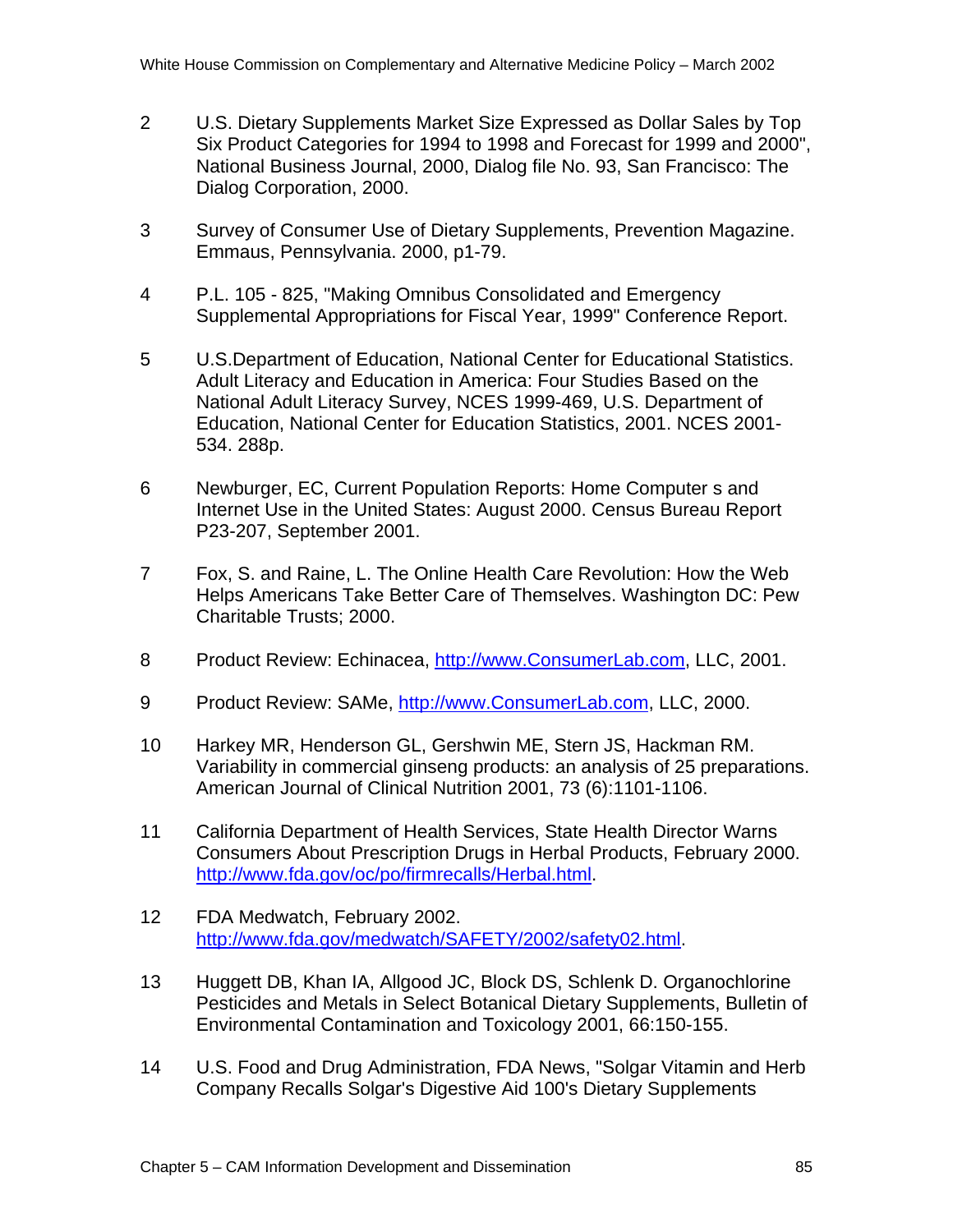Because of Possible Salmonella Contamination". FDA Talk Paper, Food and Drug Administration April 27, 2001. http://www.cfsan.fda.gov.

- 15 U.S. Food and Drug Administration, FDA News, "FDA Issues a Nationwide Alert on the Recall of Thirteen "Treasure of the East" Herbal Products Because of Possible Health Risk", FDA Talk Paper, Food and Drug Administration June 20, 2001. http://www.cfsan.fda.gov.
- 16 McGuffin M, Hobbs C, Upton R, Goldberg A. American Herbal Products Association's Botanical Safety Handbook. CRC Press, Boca Raton, FL, 1997; 149-151.
- 17 Report of the Commission on Dietary Supplement Labels, Report to the President, Congress, and Secretary of the Department of Health and Human Services, Nov 1997, Washington, DC.
- 18 Falk, M. Model for a Third-Party Review of the evidence Substantiating Food and Dietary Supplement Claims. Journal of Nutrition 131:2219-2223, 2001.
- 19 McAlindon T. Glucosamine and Chondroitin for Osteoarthritis?, Bulletin on the Rheumatic Diseases 2001 Jul; 50 (7): 1-4.
- 20 Wilt TJ, Ishani,A, Stark, G, MacDonald,R, et al. Saw palmetto extracts for treatment of benign prostatic hyperplasia: a systematic review. Journal of the American Medical Society 1998; 280 (18):1604-9.
- 21 Ang-Lee M, Moss J, Yuan C. Herbal Medicines and Perioperative Care, Journal of the American Medical Association 2001, 286 (2): 208-216.
- 22 Federal Food, Drug, and Cosmetic Act, Sections 201(n) and 403(a)(1). http://www.fda.gov/opacom/laws/fdcact/fdctoc.html.
- 23 Survey of Manufacturing Practices in the Dietary Supplement Industry: Final Report, RTI Task Order No. 6, May 17, 2000.
- 24 Dietary Supplement Market View 2 (10): 1-9; October 2000.
- 25 The WEFA Group. Economic Impact: U.S. Direct & Interactive Marketing Today, Direct Marketing Association, 2001.
- 26 Dietary Supplements An Advertising Guide for Industry, Federal Trade Commission, Bureau of Consumer Protection, 1998.
- 27 Special Committee on Aging, U.S. Senate, September 10, 2001.